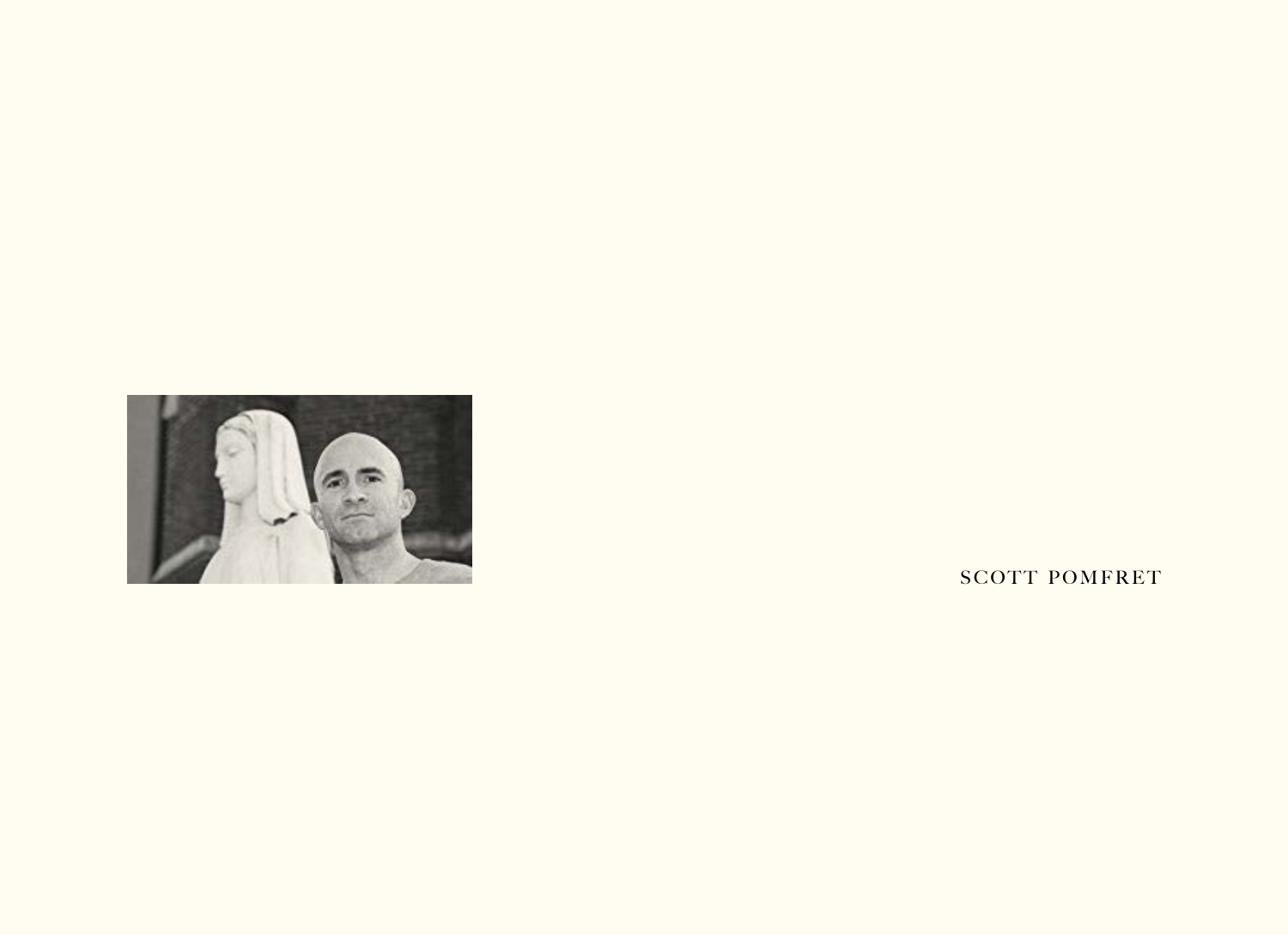## Holy Smokes **pomers** and the set of the set of the set of the set of the set of the set of the set of the set of the set of the set of the set of the set of the set of the set of the set of the set of the set of the set of

A Brief History of the Reasonably Energetic Whores of Sabbaday Falls, New York

(Excerpt from the cutting-floor rejects of the National Park Service's *Adirondack Oral History Project*)

**P**icture the Valley where I was born. Hold it in your  $\Gamma$  mind's eye. Don't let your mind blink, because you'll miss it: a narrow Adirondack gash running north-south, set off by seven steep hills, as if the talon of some enormous prehistoric bird had carved up the earth when it seized its prey, and the Tehonawaka River that southward flows was but blood welling in the wound. Scoop up some river water. Blood yourself. Sure as my name is Avery Vadeboncouer, hear that bird cry!

According to the Valley's talkers, who consulted with ancient elders of the Tehonawaka tribe, who in turn claimed to have witnessed the event firsthand, the prehistoric bird carried its prey off to an aerie on Hun-

gry Hill, where it was devoured, and its bones — here my memory fails me; according to the talkers, there was some significance to its bones — were made perhaps into dice or cuff links or hair combs.

No matter! No matter! What difference does it make to you technicians and grammarians, with your good manners and your microphones and your expense accounts from the Park Service?

What actually matters – and where you should focus your historical attentions, in the humble opinion of Avery Vadeboncouer — is what that bird stole. Or more precisely, what little it left behind: an empty and perfectly inhospitable place, full of split granite as if it had once rained lightning, and surrounded by hills so steep that pockets of unmelted snow persisted until June where the sun didn't shine.

Hardly a soul believed the Valley could successfully host an overnight guest let alone a permanent settlement. But you heard it here first, straight from the mouth of Avery Vadeboncouer: even three hundred years ago, political considerations could overcome practical constraints. To force-fill the void so close to its northern French neighbor, the British colonial governor ran advertisements in news sheets from the *Universal Instructor in all Arts and Sciences and Pennsylvania Gazette to the Vir-*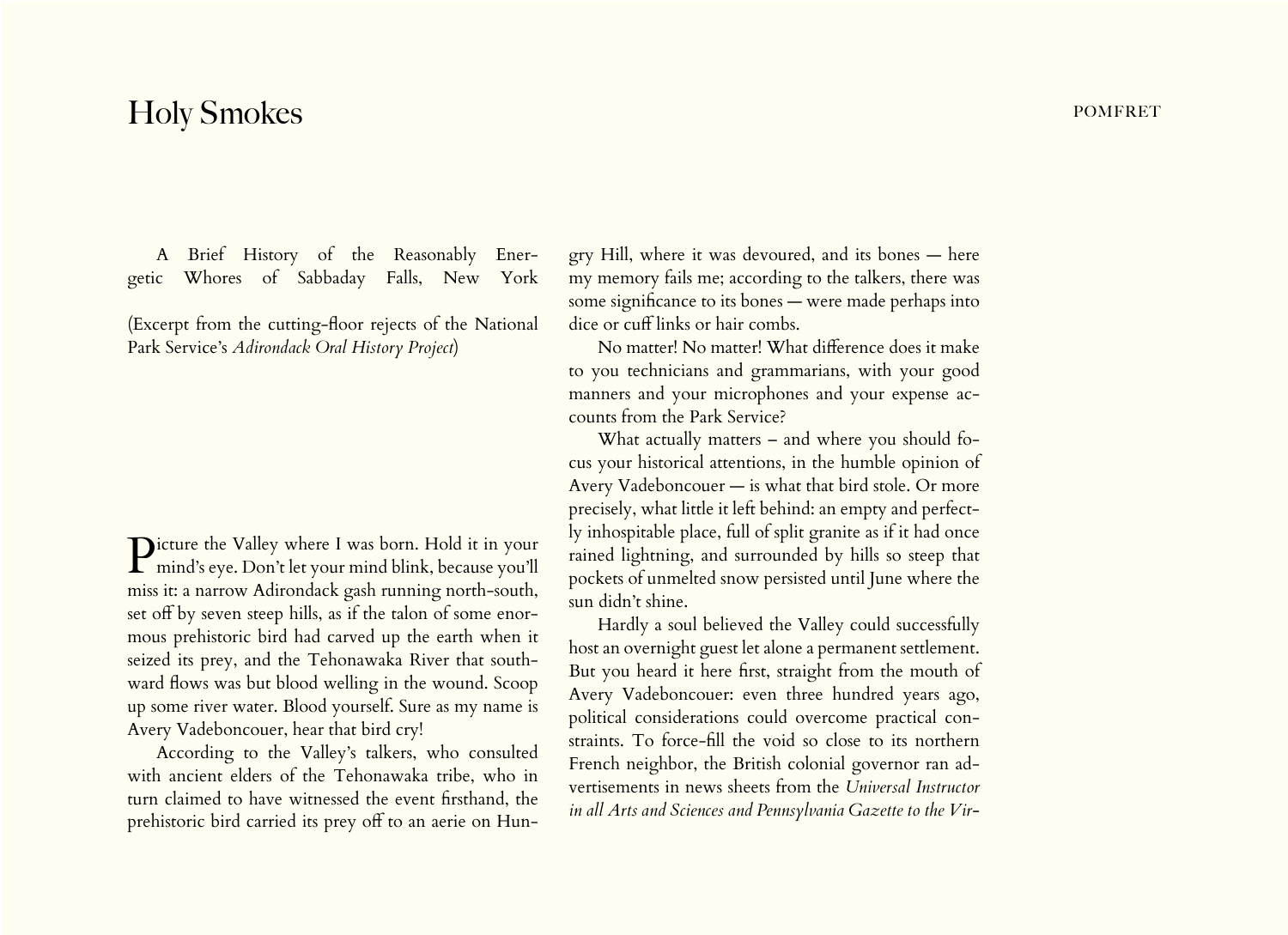*ginia-Centinel* [sic] promising free property to those willing and able to stake a claim. The ads drew a predictable mix of debtors, drifters, runaway slaves, troubled spirits, unquiet souls, common criminals, hustlers, conmen, pickpockets, speculators, sodomites, Frenchmen, Jesuits, and other sundry scoundrels.

The sufferings of those first settlers were legion. The river broke free of its banks on a regular basis and stripped topsoil to earth's bone. There were two stones for each clod of dirt, and the only consistent crops were ice and shadows. The barns of the village the settlers christened Sabbaday Falls were braced at unright angles against the abrading wind. Breeding was out of the question: women were in such notoriously short supply that Increase Devotion, Sabbaday Falls's first colonial administrator, repeatedly but unsuccessfully petitioned Buckingham Palace for professional public women supplied and paid for by the crown.

That first winter, when kind words shattered in the Valley's cold before they'd been half-launched from lips, wishing one's neighbor good morning was a wanton profligacy. The talkers claimed that Constable Churchward Storey collected fistfuls of such broken greetings and, taking aim at a rum-soaked vision of the return of that prehistoric bird of prey, hurled them into the seven

steep hills, prompting an avalanche that buried Sabbaday Falls under twelve feet of snow.

Doubt mars your handsome faces. You men from Away are sons of a different and darker age, when the Valley's greatness is but a distant echo, and your yardsticks and sentence diagrams can't always capture what the world knows. Truth be told, I was reluctant to meet with you. You'd never have guessed, but we talkers – oh, yes, not just the ladies have the gift for the gab — have always been a reticent bunch, deploying a special kind of silence known as *discretion*. Except you get us started, we give up words the way a miser gives up a coin: you must tear it from his dead cold mouth. We are garrulous solely for pay.

What's that you say? The Park Service will compensate me for my time? Well, why didn't you green eye shades say so at the outset and saved us some precious time? None of us gets younger. Pull up a chair. Pass me that bottle. Slip a pillow behind my head. You with the tape recorder, rub my feet. Sit for a spell. I'll tell you the world not how it is, but how it ought to be. And make that check out to Avery Vadeboncouer. V-A-D-E-B-O-N-C-O-U-E-R.

Now, where was I? Yes! The avalanche! For two solid months, not a single debtor, drifter, runaway slave,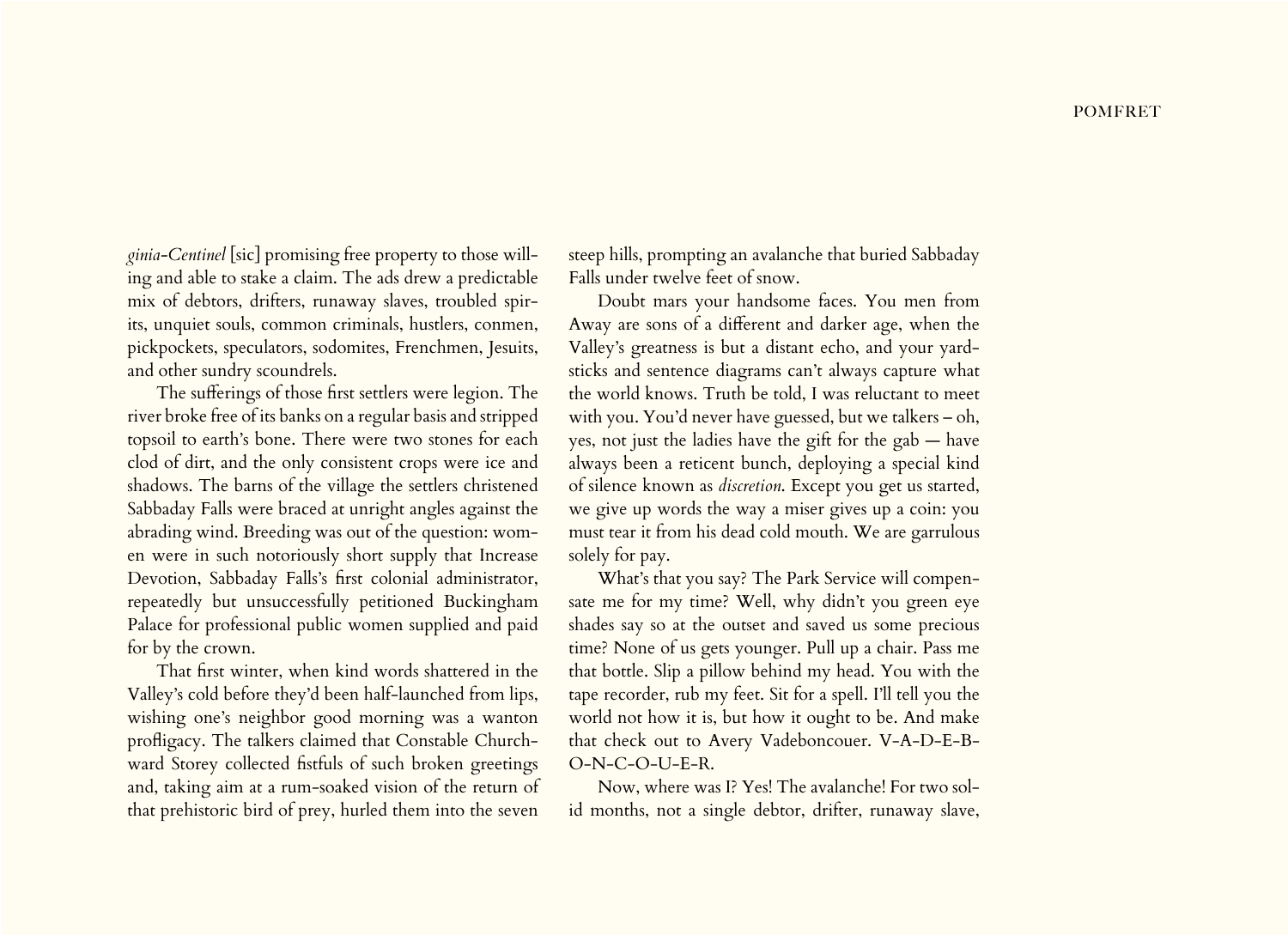troubled spirit, unquiet soul, common criminal, hustler, conman, pickpocket, speculator, sodomite, Frenchman, Jesuit, or other sundry scoundrel stirred from his buried lodgings. Instead, they passed that woman-free winter hand-crafting rudimentary horologes, which they called *time machines*. Because they spoke on the hour and thus more frequently than their creators, the time machines were widely considered *garrulous* and — for all their future utility — forever shadowed by the suspicion that they might be *artworks* and by definition frivolous and potentially yielding near occasions of sin.

You are doubtful that such a cramped, narrow and buried people, focused so on the passage of time, could ever have produced a Valley of famous talkers like myself. Well, I'll confess: talk's no native species.

But the Valley was so very bleak in those days that time's passage promised the first settlers a closer Eden, when what had graced the Valley before the bird's descent would again be restored. They were constantly muttering to themselves, *What lush growth was plucked out by the bird of prey? What beating heart? What unmentionable happiness*? These thin questions were what passed for prayer in those niggardly days.

And for all their meanness, these bony petitions were largely answered, though three hundred miles east. A minor dispute in a cold alley in colonial Boston concerning a lady's virtue and a pocket watch led to an ardent Brahmin's unfortunate demise. The perpetrator fled. Because stealing a horse was considered worse than murdering a man, she trudged three months on foot through New England forests in the dead of winter. In her wake, she left two barns burnt from carelessness and four toes lost to frost. She limped into Sabbaday Falls on that April day when the crocuses first broke the snow crust and the scoundrels dug free from Churchward Storey's avalanche. She promptly collapsed into the spring-swollen torrents of the Tehonawaka River.

Figuring her drowned, dwellers of Sabbaday Falls poked her with sticks to push her body out into the icy current. Startled by her objections to this rough treatment, the townspeople hauled her ashore, washed and dressed her, and set her on display beneath the Witness Tree in Sabbaday Common in the spot known as the Squabble Hole where the Valley's first citizens gathered to air bad blood.

Such a rare sight was this necessary woman that despite her maimed feet, frostbit face, a patch of burnt scalp, and slack and burr-filled hair, the visitor was given a name for beauty that has lived to this day. Three men were killed in the fight for rights to deflower her.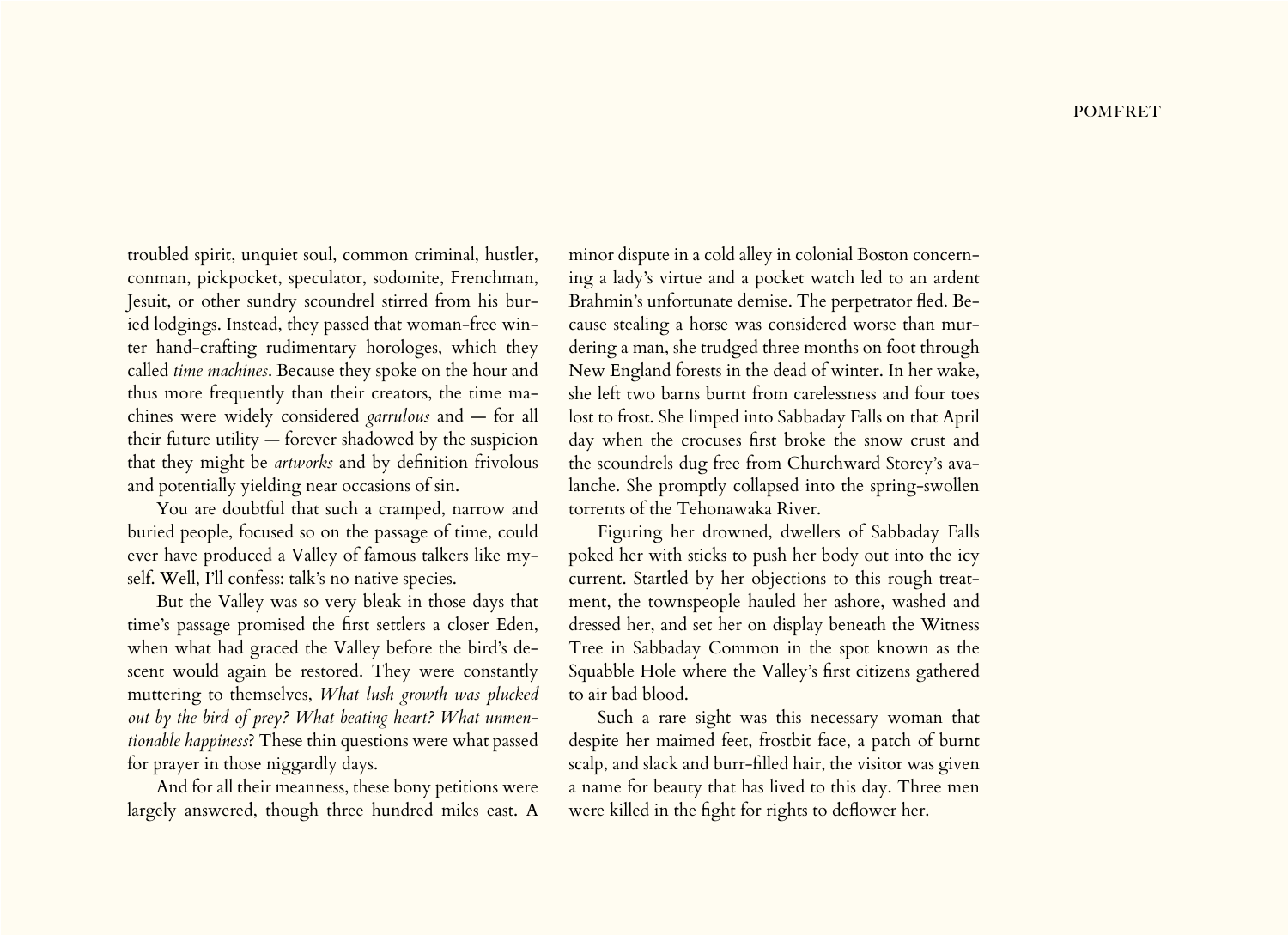Listen! You've come to me for the truth, grammarians: the winner of this Great Squabble was my greatgreat-great-grandfather (I may have lost track of his greatnesses), a man of infinite resource, fervently Catholic, pugnacious, taciturn, cultured, penurious, educated by the French Jesuits whose missions studded the ancestral lands of the Tehonawaka tribe, a man whose parents and provenance were unknown, as if his (my) ancestral line started here in the Valley, split off from granite by a lightning strike, but unfortunately saddled with the surname Smallcock (*Petitcoq*), God bless his soul.

A figure of outsized ambition if only modest manhood, motivated by post-coital consideration of the visitor's most prized possession (the disputed pocketwatch), Great-great-great-grandfather Smallcock gratefully promised the visitor (known locally as Easter Lily) a hundred such contrivances, nay bigger, better versions, as plenty as the stones of the Valley. By the following morning, regret filled his soul like river water in a pail, but my great-great-great-grandfather so rarely opened his mouth to speak that he felt obligated to stand behind those few words that he uttered.

Great-great-great-grandfather Smallcock therefore set to work building a waterwheel on the banks of the Tehonawaka to harness the river's power. Within weeks,

this crude water-powered manufactory cranked out the first time machine for his bride. (*Bride* being a loose term, as there was neither priest nor preacher in the Valley at that time, and Sabbaday Falls Constable Churchward Storey blessed the infelicitous union with the sanction of colonial law but his fingers crossed behind his back.)

Great-great-great-grandfather Smallcock's genius for keeping time was lost on the visitor from Boston. You see, in those days, on account of the woman shortage, a reasonably energetic whore in the Tehonawaka Valley could earn in a week six months' average wages of a farmer, and Easter Lily was an unreasonably energetic lady. Within weeks, Easter Lily had amassed a small fortune consoling the raw wounds and hurt pride of Churchward Storey and every other man my greatgreat-great-grandfather had defeated in the fight to deflower her. Great-great-great-grandfather Smallcock became infinitely less great, reduced to extracting rents for the use of his property equal or better to what he paid for his neighbor's breeding bull.

In a misguided attempt to win back Easter Lily's love with a Christmas gift, Great-great-great-grandfather Smallcock sent to Boston for her sister. He figured the company might make his bride less *lonely* (his term) and the watchful presence of a family member re-instill any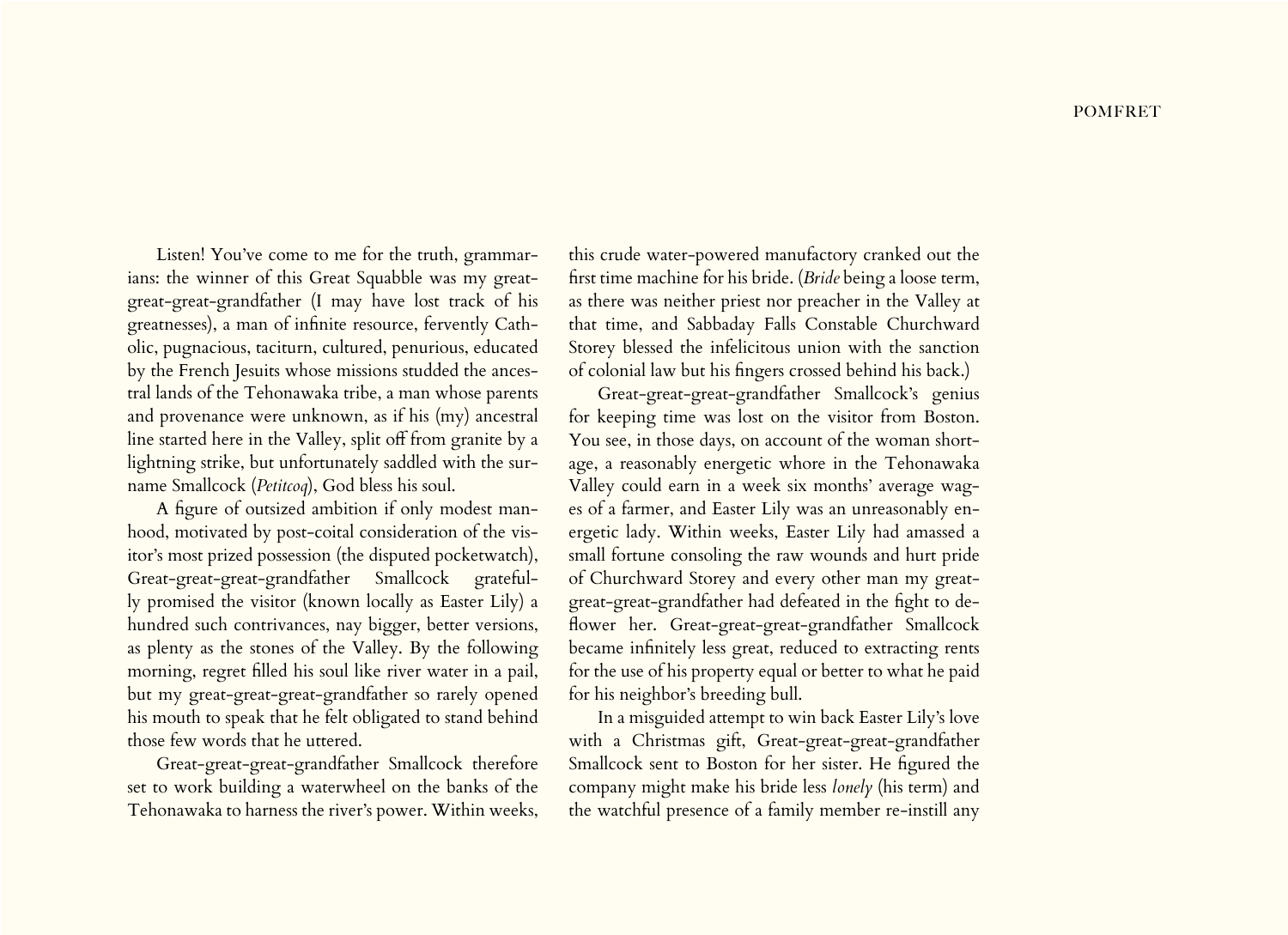residual sense of shame.

Great-great-great-grandfather Smallcock badly miscalculated. Christmas Holly (some wags called her *Comocladia dodonaea*, the Christmas Bush, also known as Poison Ash and a relative of Poison Ivy) arrived by sleigh with a horsehair blanket over her knees and sleigh-driver's hand up her dress. The sisters promptly entered into business together. Their success drew *lonely* women in droves.

Enraged that his home had become a *henhouse* (his word), Smallcock abandoned his cabin. He loudly condemned the loss of respect for property, the rule of law and the sacred institution of marriage, which loss, he boldly predicted, would lead directly to market failure, stunted corn, a steep drop in the quantity and quality of Valley-made time machines, bowel irregularity, rickets, dissolute constables, social disease, and the general and widespread unraveling of the Valley's moral fiber.

The screeds he penned at the time were marvels: great sheets of catastrophically expensive vellum imported from Europe and covered in cramped script documenting each and every affront to those sacred marital rights in anatomical detail sufficient to make a whore blush like a Sabbaday sunset. Initially posted on the Witness Tree in Sabbaday Common (the only tree not felled

by Churchward Storey's avalanche, it has been said), the document was laboriously handcopied and delivered to every hamlet of the colony. According to the talkers, at least one version made it as far as the City of Boston, where the senior magistrate recognized from personal experience a signature form of fellatio peculiar to Easter Lily and dispatched an armed deputation to retrieve the fugitive from the henhouse. Unfortunately for the cause of universal justice, the magistrate's prized constables succumbed to the sisters' charms and reported back to Boston empty of hand (but with trousers full of the clap).

I am only telling you what I know: my great-greatgreat-grandfather inadvertently became the Colonies' first widely distributed pornographer. His posted broadsides served not only to spread the lonely sisters' fame, but also to sully Great-great-great-grandfather Smallcock's good name, because in an era when grim, persistent silence was synonymous with authentic manhood, publication of my great-great-great-grandfather's great complaints and timeless grievances was viewed as decidedly effete and perhaps *homosexual*(had such a word existed at the time). A real man would have spoken with a musket.

Victim of these unintended consequences, Greatgreat-great-grandfather Smallcock retreated into a society of eager malcontents, womanhaters, scolds, moralists,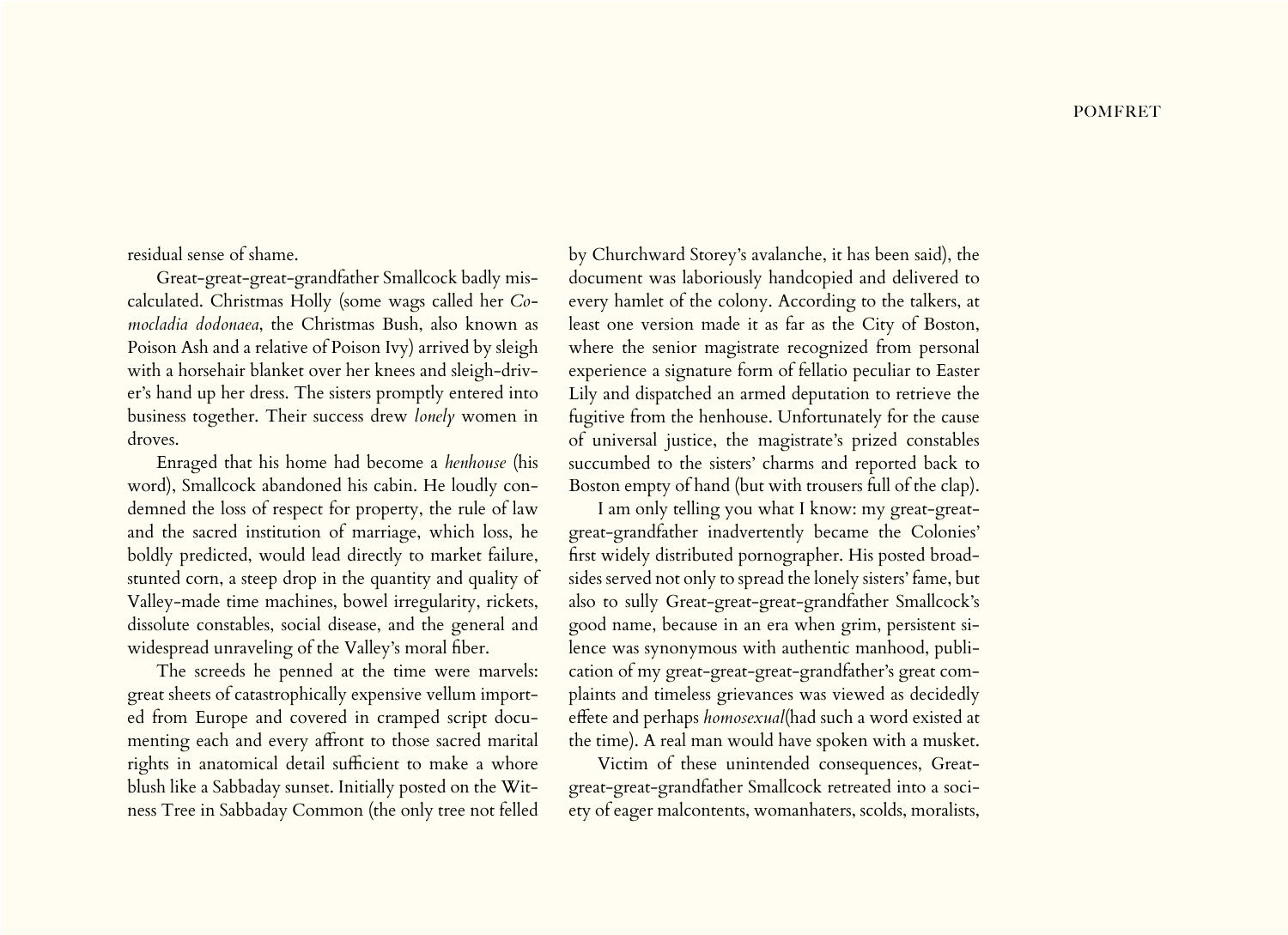wetblankets, sanctimonious bastards, professional politicians, and clockmakers (or *timekeepers*, as they were then known). None of this society was much given to idle chatter. They were an industrious, productive, handy and humorless bunch, but they harbored a secret pride: they had harnessed the two forces that had seemed incorrigible: time and the Tehonawaka.

Next the wind, some of them dreamed.

Next the women, thought others.

Great-great-great-grandfather Smallcock only abandoned this bitter group when Easter Lily agreed out of an abundant grace (not to mention a sense of discretion) to give him a small cut of the (hen)house proceeds in return for glowering silence the rest of his days.

In the seasons that followed this happy bargain, the waterwheel turned, clocks were assembled, and a sweet sweaty cacophony pulsed day and night from the cabin high on Hungry Hill. Winter's privations couldn't resist the talkers' charms. Sabbaday Falls' time machines were distributed across the globe. Birth control was rudimentary. Bastards abounded. Those of legitimate birth were suspected of being boring (*dispirited* was the popular term). Smallcocks remained small and Devotions and Storeys kept to themselves. Eden had surely arrived again in the Tehonawaka Valley.

Your expressions, gentlemen, again reveal the scourge of skepticism to which you beancounters are prone. You've obviously been soliciting advice from those who refer to me as Avery Vade-*bonkers*. But let me assure you truth's frozen on those dispirited bullies' lips as surely as words uttered in a Sabbaday winter.

Remind me how much you're paying me for my participation? Tell me again what riches I've been promised? Ah, yes. Now my memory recovers: it was a princely sum that would make my mother proud. Death may well be the wages of sin, but I would be the first to record the income on my 1040 tax return. I am an honest crook.

So, forgive my temper. What's your pleasure? I am at your service, gentlemen. Do you wish to hear how the talkers affixed an annex to the cabin on Hungry Hill to shelter those waiting their turn? How my aging greatgreat-great-grandfather generously equipped the annex with extra tools, so that the waiting men's idle hands might be turned to the production of parts for the manufactory's water-powered assembly of time machines? How that acquisitive old blood-bastard came to take substantial credit for the business enterprise, noting the sisters' success was largely possible only because of the time machines used to measure the units for sale — fifty-minute hours (with ten minutes to spare for douching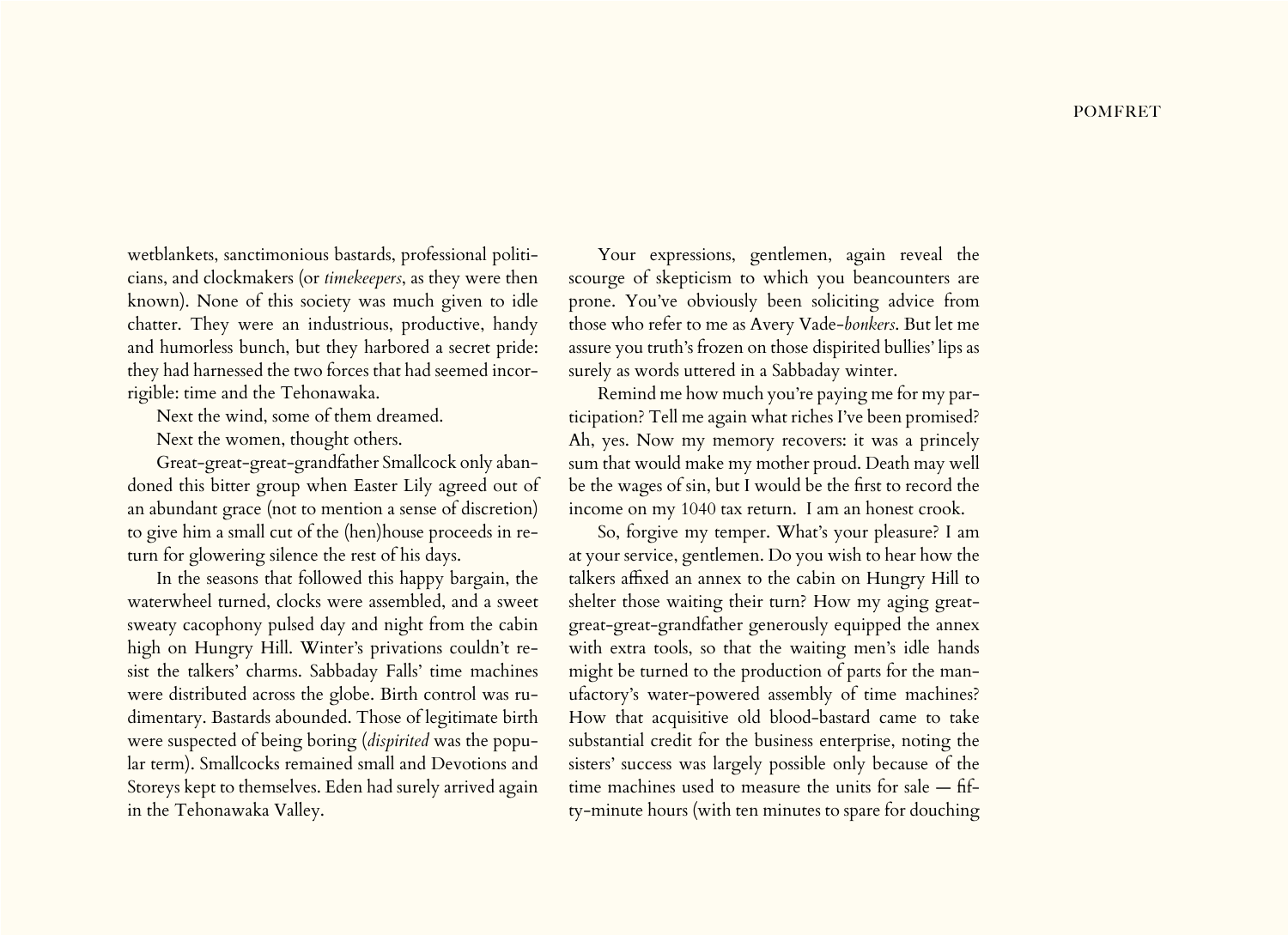and a sponge bath)? Yes, there are stories still to be told, and tonight I am far from dispirited. Whatever you want to hear, gentlemen. Whatever you want to hear.

•

You've suggested we talk about the Great Blizzard of 1788, when three inches an hour blew sideways and piled in drifts so high the johns had to dig down under their feet to access the door to the cabin on Hungry Hill. Breathing was out of the question: snow-choked lungs soon lined with a crust of frozen crud, and the storm was likened to a second Churchward Storey avalanche.

Despite the inclement weather, certain citizens (Devotions, Storeys and Smallcocks all) gathered on Sabbaday Common under the Witness Tree. Faces wrapped in wool, heads swaddled in fur, bent double as if under a heavy load, they trudged hand in hand up Hungry Hill and burned the cabin and its annex to righteous ash.

A cold snap like none seen since the first winters in Sabbaday Falls set in after the Great Blizzard: gravestones cracked, tree limbs snapped, fires wouldn't catch, and the Tehonawaka River froze to its bed. Nonetheless, at least one john – an apostate descendent of Churchward Storey who had wandered off in the early part of the storm after satisfying himself on the talkers' charms — miraculously survived. He returned to Sabbaday Falls in the

spring claiming to have been deep frozen all winter in a snow bank downrver near where Easter Lily was first pulled from the Tehonawaka.

This particular resurrected Storey promptly renounced talkers. He became the first of the second generation of debtors, drifters, runaway slaves, troubled spirits, unquiet souls, common criminals, hustlers, conmen, pickpockets, speculators, sodomites, Frenchmen, Jesuits, and other sundry scoundrels to muster the presumption to call himself a *preacher*. (This custom was much followed in coming years, until by mid-20th Century there were more preachers in the Valley than people to hear their sermons, more preachers even than stones in the soil. In my humble opinion, they have proved themselves a virulent non-native and choking weed.)

He preached that the bird of prey had indeed returned to the Valley, or at least its spawn, disguised as spring flowers, a talking flock descended to pick this Valley's corpse clean.

"Hear their cry!" cried he. "May never another ring out between this Valley's walls."

Though no bones were found in the cabin's embers, Preacher Storey spread the word that the talkers had perished (in fact, bundled in bedsheets, they had escaped across the Tehonawaka in the dead of night). Overnight,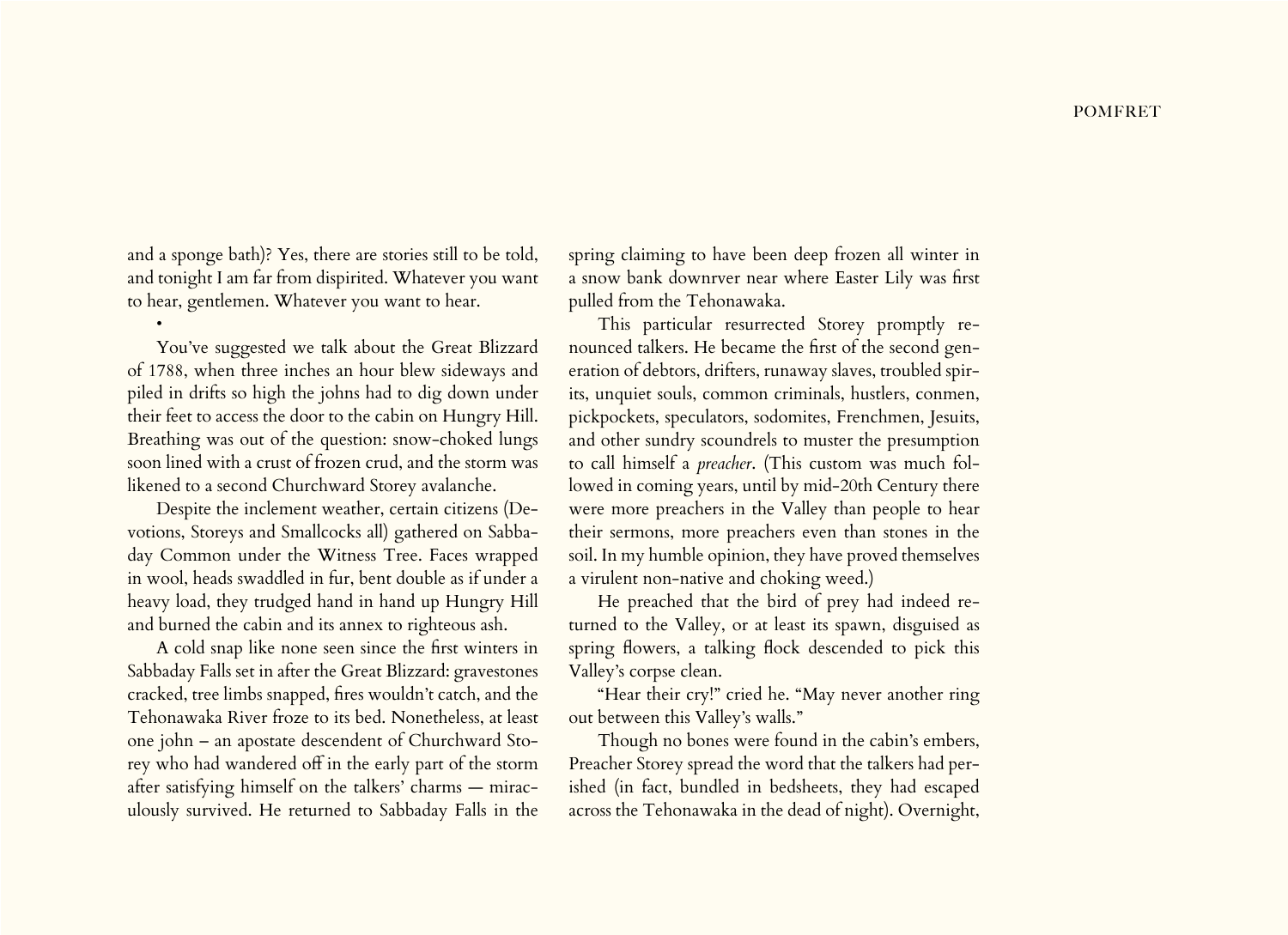the sisters' trade diminished. Their age skewed older (Easter Lily was all of 105 years old at the time she quietly turned her last trick), few new women were called, and many consigned themselves to conventional wifery alongside a Storey or Devotion or Smallcock, a choice as inexplicable to the sisters as death (but far less mysterious). During this period, the suffering funks of the women of Sabbaday gave the Valley's constant northeast wind the name by which it is known to this very day: the Whore's Sigh.

Shh! Listen! Do you hear it, gentlemen? There it is: a potent combination of distress, ennui, loneliness, desperation, and unspent seed. I suspect many of you are familiar with the sound. Am I right?

Again, the eye roll, the pursed lips! *That Vade-bonkers*!, you think. *Isn't he a crazy one, what with his jokes and jibes and outrageous tales?* But I speak the truth: the talkers' tale might have ended after the Great Blizzard with but a wind's empty breath, had no new generation of sisters filled the void.

Roundly rejecting the label *whore* (which you small gentlemen unfortunately favor) as a crude and unworthy epithet that failed to capture the range of services these sisters provided and conjured instead grim, hurried, nocturnal and mechanical acts from which one scurried

away as if they were one's own conscience, the new generation coined my preferred term (*talkers*).

In place of the rustic cabin and annex on Hungry Hill, the talkers announced grand plans for a communal fortified mansion named Fearing Bluffs. In hopes of their favor, every man in greater Sabbaday Falls but one pitched in to help. (That lone hold-out earned a name as a eunuch and even the few old widows in the Valley would not have him and livestock whinnied and kicked whenever he came around.)

Picture the talkers' castle: high above the Valley floor, on a pitch so steep the timbers seemed to lie against the slope of Hungry Hill, Fearing Bluffs was a dramatic sight. The front door opened into a soaring hall two stories high. In the parlor, cherubim hid among plaster leaves in the crown molding, and the crystal chandelier could be lowered for cleaning. Floor-to-ceiling mirrors masked the back wall and floor-to-ceiling windows graced the front so that johns could view the merchandise front and back without ever stepping foot within. The parlor boasted seven divans, two love seats, a ballet bar, red wallpaper, dozens of antique time machines, a twelve-person hookah, brass bowls of fresh cucumber water, a hobby horse, and a genuine confessional liberated from the local Catholic Church Our Lady of the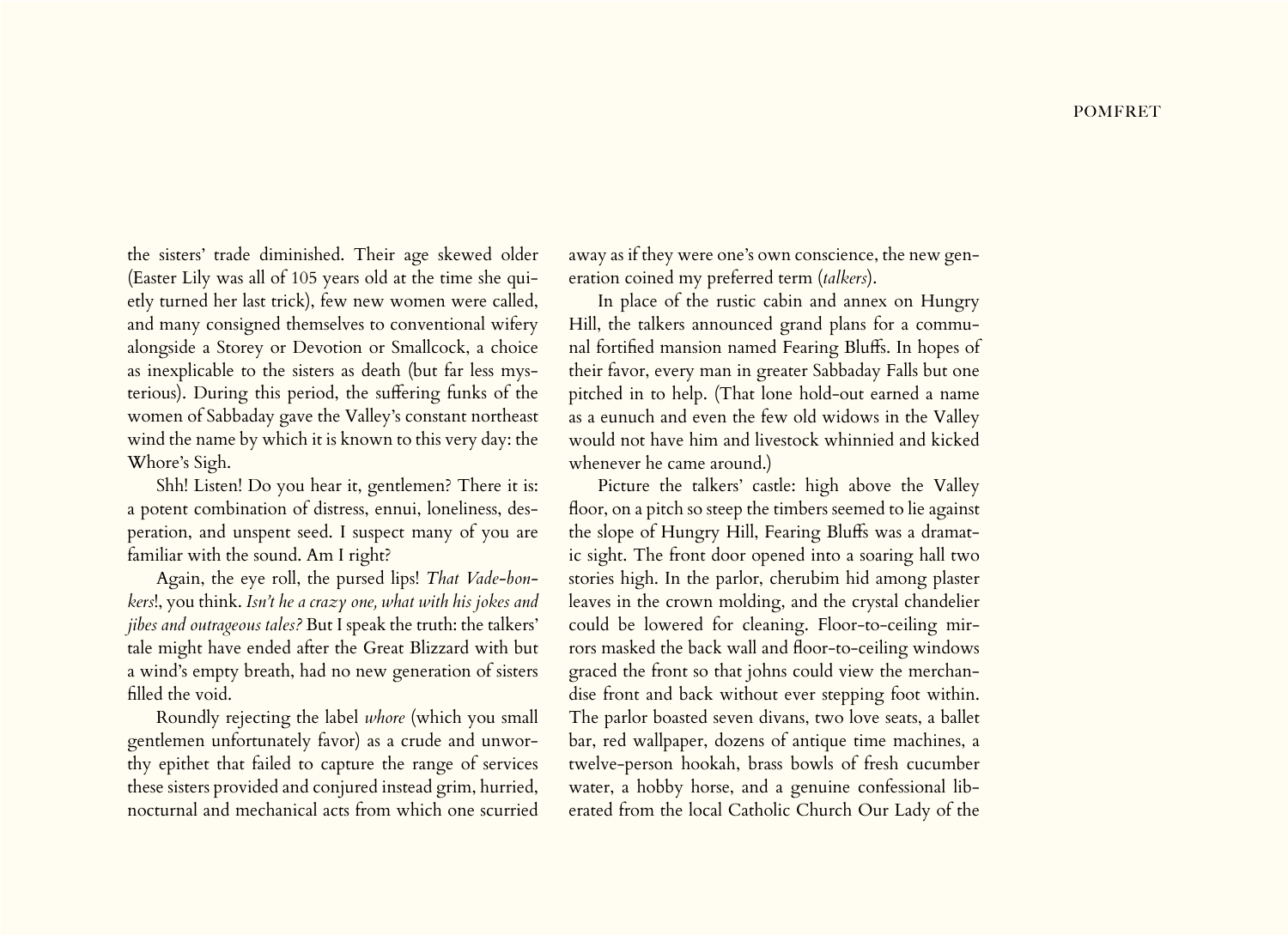Narrows in a midnight raid.

And the talkers! Let's not forget the talkers! Unruly, untamed, impulsive, dramatic, they staked out claims in Fearing Bluffs' bold geography, and God forbid one of their sisters should breach the boundary of another's boudoir. Cat fights were common: blood on the floor, and shredded blouses, and hurled shoes, and put-out eyes. When they weren't fighting, the talkers went through cases of lipstick, oceans of lubrication, trunks of naughty undergarments, and white sheets sufficient to surrender a hundred battlefields. They were thespians all, accomplished actresses whose roles ranged from thundering sadists to the most innocent of schoolgirls. More than reasonably energetic, they routinely took on five men at once without breaking a sweat, and each man would leave not merely satisfied, but decimated, chafed, and ruined for any other woman for the rest of time.

The talkers inspired legendary devotions among their patrons: candlelit vigils, Herculean feats, epic poetry, and floods of red roses were not uncommon. Their fame and talent drew puritans, adventurists, sodomites, foreigners, moralists, libertines, herbalists, gerbilists, cheap imitators, painters of nudes, rough trade, girl scouts, sex liberationists, perverts, fetishists, and flashers. They inspired the construction of a gentlemen's railroad that ran from

Lower Manhattan to the depot at Sabbaday Falls seven times daily.

They were patriots and heroes. During the War of 1812, the talkers abandoned their political neutrality, and, just as Abraham Smallcock Jr. put the clock manufactory to work making gunparts for the young Republic, the talkers worked the local warriors' other weapons and dispensed not so much as a single British blowjob in all the years of the conflict.

Later, too, talkers harbored slaves on the Underground Railroad at Fearing Bluffs and dispensed freebies to sustain the fugitives on their journey northward. These couplings added some complexion to Sabbaday Falls still evident to this very day, not to mention an unexpected well-hungedness (if I do say so myself).

Now I know what you're going to ask: "Old man Vadeboncouer, last of your kind, stooped and weathered and dried up like an old stick, lined and bound to your chair in a pitiless state institution under the care of morons and reprobates with hardly the imagination and creativity to accurately describe their own private parts, how do you explain this impossible phenomenon, that a little sisterhood in a narrow, cramped, ungenerous Valley hundreds of miles from the nearest city could possibly make such a success of its second act in that era before the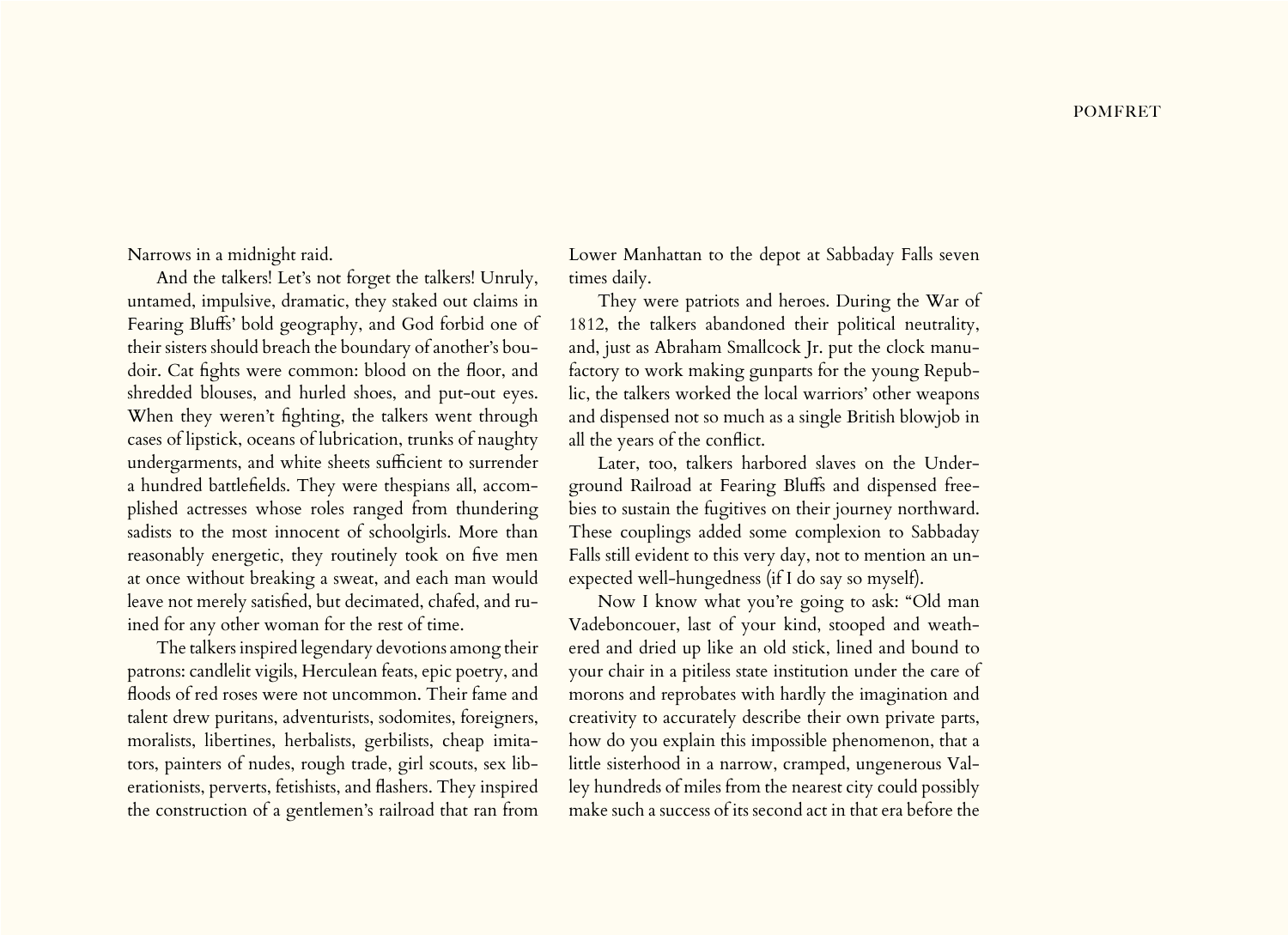Civil War?" (Or something along those lines.)

Explanations have been proffered:

• the exceptional beauty of talkers;

• the fame and prominence of their best customers;

• the lure of the bucolic Valley;

• minerals in the soil:

• the looseness of the Valley's morals;

• the superiority of the talkers' technique;

• its Mesdames' management skills;

•the habitual complaints about the shortage of women that continued long after balance between the sexes had been restored; and

• a quality of the oxygen we breathed, stiffened by the Whores' Sigh, producing an infectious melancholy that can only be cured by compulsive copulation.

Me? I attribute the phenomenon to the same force that powered clockmaking in such an unlikely and remote place: the undulant, vagrant, spill-the-banks current of the Tehonawaka that runs through the veins of everyone Valley-born. You heard it here first, from the lips of Avery Vadeboncouer: we know no tides such as you have on the coasts. In the Valley, the only tides are the ebb and flow of silence and talk, silence and talk, year after year.

And that, gentlemen, is why — like clockwork — the

talkers' 19th century heyday yielded to the first stirrings of a new silence. During several consecutive Christian Awakenings after the conflict (it seemed the Lord would allow no one whatsoever to get a good night's sleep), Devotions, Smallcocks and Storeys again preached their way to power, using the bully pulpit to spread notions of "privacy" and "parlor talk" and "good manners" and "taboo" (which is of course just another nutty name for silence).

The Squabble Hole became a stage for piety contests. Storeys took on Smallcocks, Devotions challenged Storeys, Smallcocks called out Devotions. Knees were put to the test, hands were chafed raw with wringing, and protestations of unworthiness rang in the seven hills. Finally, a Preacher Smallcock declared these contests themselves unseemly, and spiritual differences were again taken behind closed doors for resolution, until, for the first time in its history, Sabbaday's Squabble Hole was Squabble-free.

As the science of contraception developed in the early twentieth century, fewer children were born to the talkers, and their percentage of the Valley's population waned. Dispirited folk prevailed. Other signs pointed to the end of an era: during the Roaring Twenties, every last inhabitant of the Valley – even the Devotions, Smallcocks, and Storeys — was a part-time talker, the din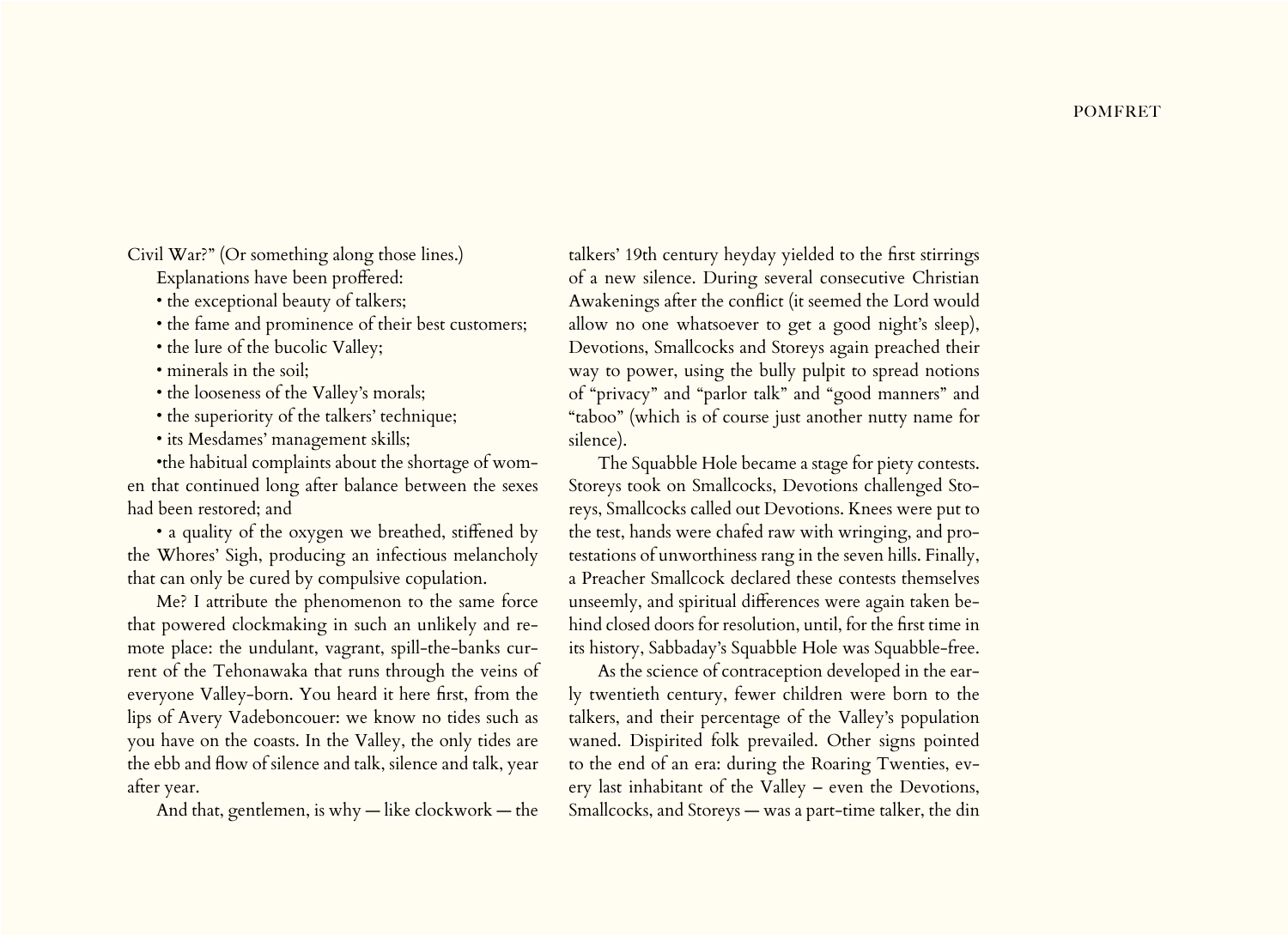made listening rare, and the market in talking crashed as surely as Wall Street.

By the time the Great Depression set in, a fetish for strong and silent film stars took hold that persists to this day. The radio priest Father Coughlin blamed talkers and Jews for the Crash. The gentleman's railroad ceased to run after a terrific wreck. And the day I was born, when my dear mother's labor pains produced seismic events up and down the east coast, a Last Great Christian Awakening stirred the Valley, as if the holy knew my birth spelled trouble.

Blame two men in particular for the Awakening: the Right Reverend Abraham Allcock (he dropped the SM in the Flapper era, despite his well-known predilection for the same among the talkers) and the priest derisively known as Father Featherweight (aka Abhor Storey), pastor of Our Lady of the Narrows Catholic Church. There was no love lost between preacher and priest, but they took common aim at talkers.

Men who sought talkers' company were hanged from the boughs of the Witness Tree. The stream of strangers from Away dwindled. Clock factories shuttered. My mother's secret admirers spirited me away on a moonless night before the holy men could come for me.

Under stern admonition from Father Featherweight

not to enjoy it, the Valley's Catholics engaged in murderous bouts of productive silent sex, love noises extinguished, giggles stifled, postures cramped, mechanical as pistons. The Right Reverend Abraham Allock suggested prayer as a substitute for talking, arguing that it amounted to much the same thing, even as he struggled with his own garrulous urges, which he suffered with the regularity of a clock.

Predictably, the void drew the attention of the crown, and the state government announced groundbreaking for a dam at the southern end of the Valley, which was to be flooded to the brim. Ostensibly, the resulting reservoir was to provide much-needed post-Depression employment, but everyone knew it was meant to silence the Valley for the benefit of that great city to the south with the unending thirst, which – it was well known — had been creating its own homegrown whores (none of whom, it has been said, could hold a candle to a Valley talker).

Surveyors prodded the Valley end to end. An army of WPA laborers cleared brush. The Feds hacked down the Witness Tree and re-graded one of the seven hills. Confident as if reading a clock, the men in charge talked endlessly about what time it was: time for this improvement. Time for that change. We could thank them later.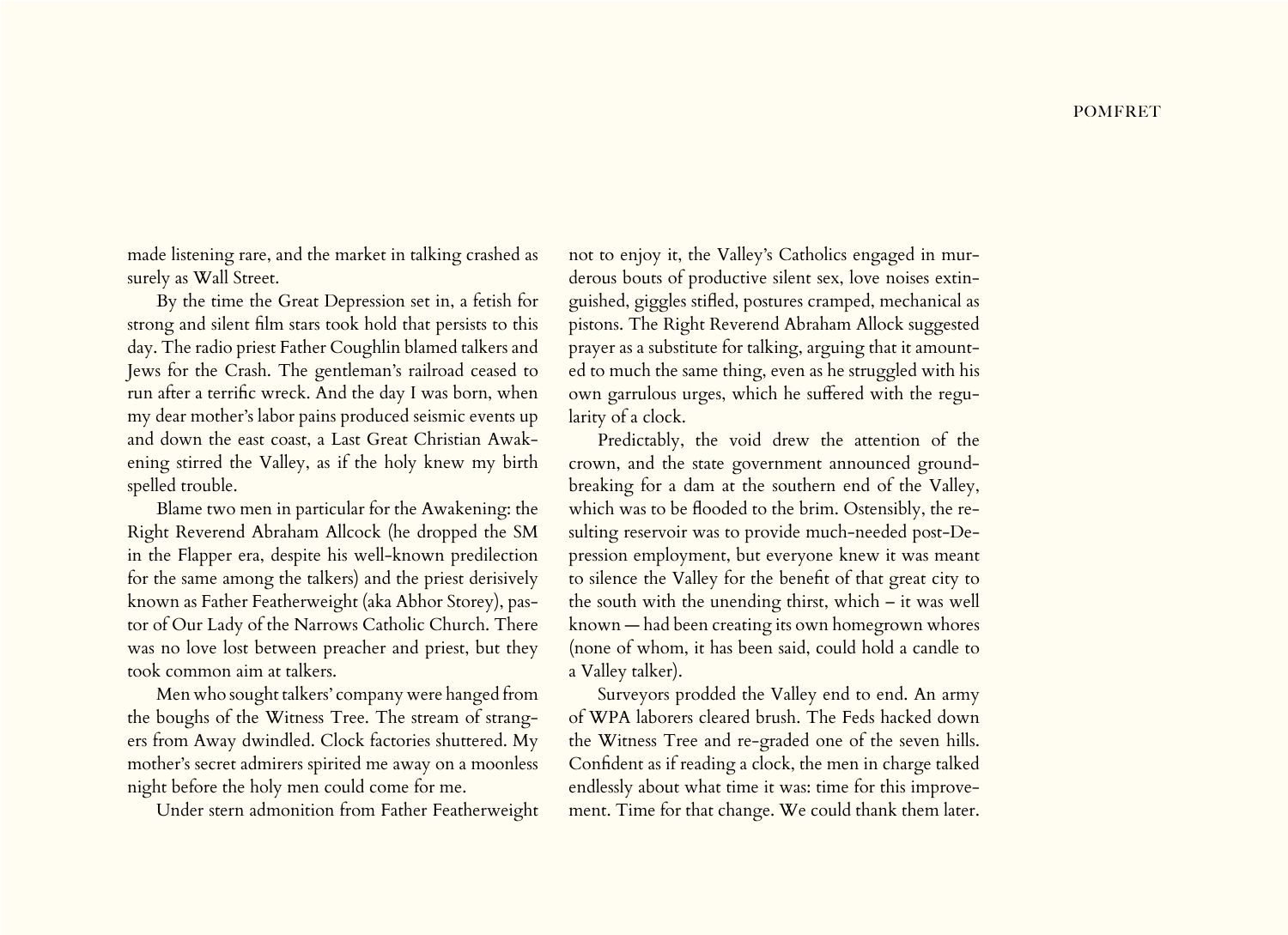Allcock's and Featherweight's ineffectual fumblings in Albany didn't slow the government steamroller. The prayer vigils, invoked saints, bake sales, stern sermons, letter-writing campaigns, fire and brimstone, lit votives, cold prophecies, silent sit-ins, and holy condemnation in the name of Christ Jesus Our Lord all failed.

"Only a matter of time," the decisionmakers said. They might have added: *you brought it on yourselves*.

The holy men had no such reserve. The Right Reverend Allcock boldly declared, "You brought it on yourselves. We hold the talkers responsible."

"If you could eliminate the talkers," agreed Father Featherweight, "God's favor would again shine on the Valley."

Kangaroo courts convened. Once-proud talkers stepped off the sidewalks to let the holy pass. Encouraged by the men of God, a mob climbed Hungry Hill and burned Fearing Bluffs, which is why there's no evidence of it today.

My mother, Rua Vadeboncouer, was the first challenger, saying: "The holy men and their God have had their chance to stem the flood; give someone else a try."

No one mistook her meaning. By "someone else," Rua (from the Irish *Ruach*, signifying *spirit* or breath) meant herself. Although everything about my mother (excluding only her wasp-sized waist) was generously proportioned —her voice, her gestures, her resentments and curses, her doe-eyes, her appetites, her ambitions, her breasts, her furies, her substantial booty, and even the labor pains which proceeded my birth – Smallcock blood ran in her veins, and she could be a trifle dogmatic on occasion.

Rua proposed a great public squabble. She represented Sabbaday Falls. Albany dispatched a lawyer to represent its interests.

The lawyer sat on one side of the stump of the late Witness Tree to which my Great-great-great-grandfather Smallcock had once posted his pornographic broadsheets. My mother sat on the other.

I was just seven years old at the time, but this marathon session is etched in memory as deeply as the bird's talons tore up the Valley floor. The scene was reminiscent of colonial days, when differences between neighbors were settled by publicly shouting at one another beneath the Witness Tree (or if the matter was between a man and his God rather between neighbors, by sewing a scarecrow to receive the verbal abuse and filling it with winding sheets, greasy rags, buttons on which babies had choked, unlucky underwear, and handkerchiefs wet with tears).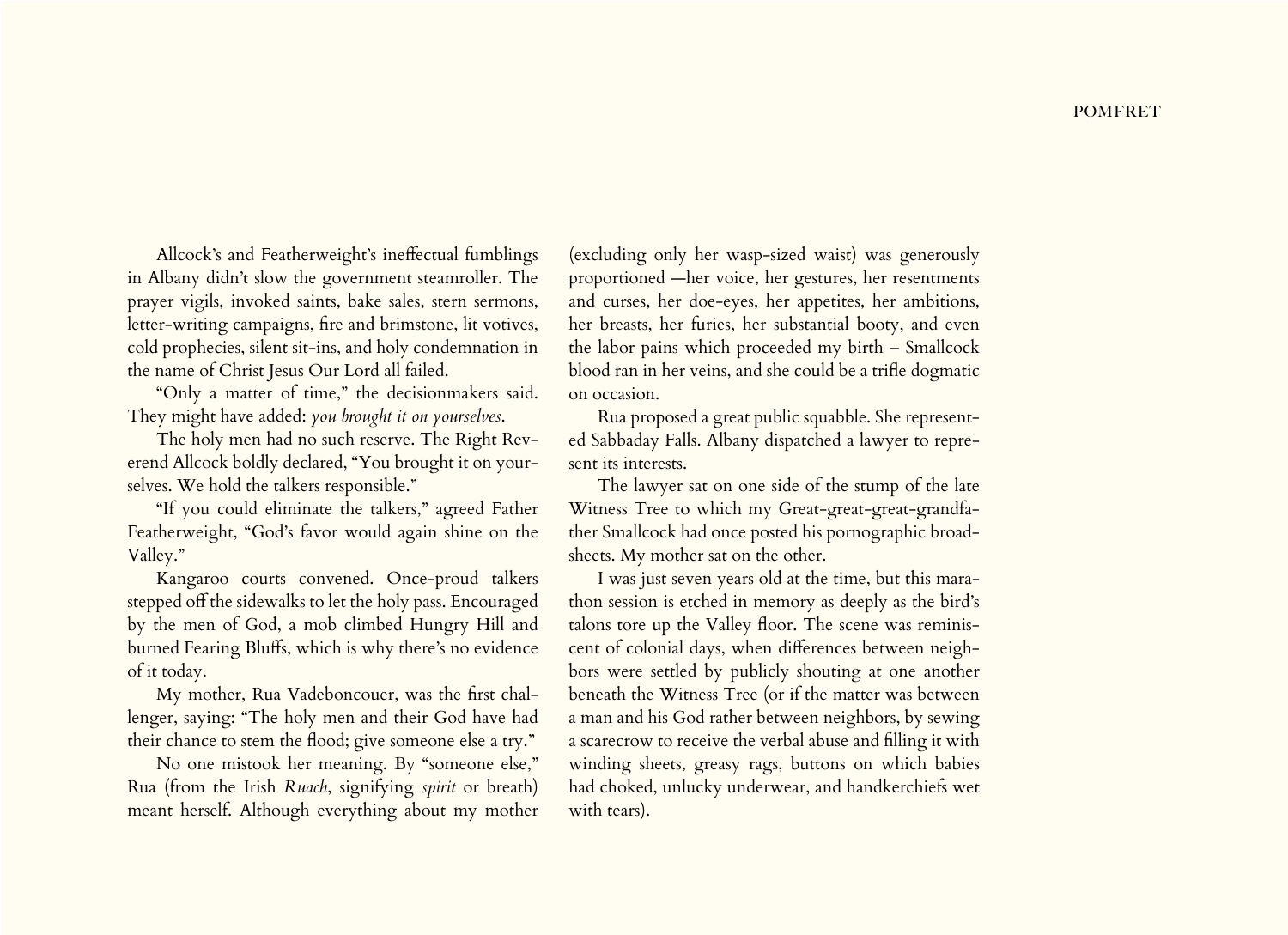My mother kicked off the contest. She cited the prehistoric bird and traced the rise of the Valley from cold obscurity.

The lawyer cited *progress*.

My mother flattered the lawyer's birdlike plumage peculiar to the male of the species, the education apparent in his diction, the cut of his suit jacket, and the generosity of his God-given gifts. She assured him he was no scarecrow or stuffed shirt.

The lawyer cited progress.

Never before and never again was there such an ocean of fierce and fabulous talk heard in this hemisphere. For eight long hours in that treeless moonscape denuded by the WPA, my mother cajoled, persuaded, teased, wheedled, sweet-talked, tempted, importuned, urged, beseeched, bullied, and beguiled. Even the holy men, worried that progress had become a new God, united behind her effort. Choruses from Our Lady of the Narrows and the Right Reverend Allcock's First Church of the Keepers of Time echoed every word my mother uttered.

But the lawyer of progress proved a eunuch of great ambition, not only deaf to the talkers' charms, but also a lukewarm spiritual enthusiast. The last great Squabble ended not with a bang but a whimper (or, more pre-

cisely, a Whore's Sigh). Progress happened. The dam was completed. Refugees streamed through the Valley's southern pass. Authorities pierced the temporary coffer dam, and floodwaters rushed down upon Sabbaday Falls.

Be sure of this: I was an eyewitness to that day's terrible events. I watched my mother throw herself before the oncoming wave. (Many erroneously recall that she arrived on a surfboard, with a cigarette holder clenched between her teeth, and a dachshund under her left arm, but this is a pure and well-intentioned mythology.)

At first ankle deep, then knee deep, then retreating to Hungry Hill, Rua and her remaining sisters talkers cajoled, persuaded, teased, wheedled, sweettalked, tempted, importuned, urged, beseeched, bullied, and beguiled the relentless flow. Even the holy men preached at the floodwaters as if they could part them.

Were will alone sufficient, they'd have certainly succeeded. If the Valley yielded anything, it was because you worked for it. It gave nothing up for free. (*Ditto for its men*, my mother once quipped, quoting Easter Lily before her. Getting them to give up the least coin had always been a minor miracle.)

But neither the great talkers of Fearing Bluffs nor Sabbaday Falls' silent holy men could stem this particular tide. When the waters crested over her head, my mother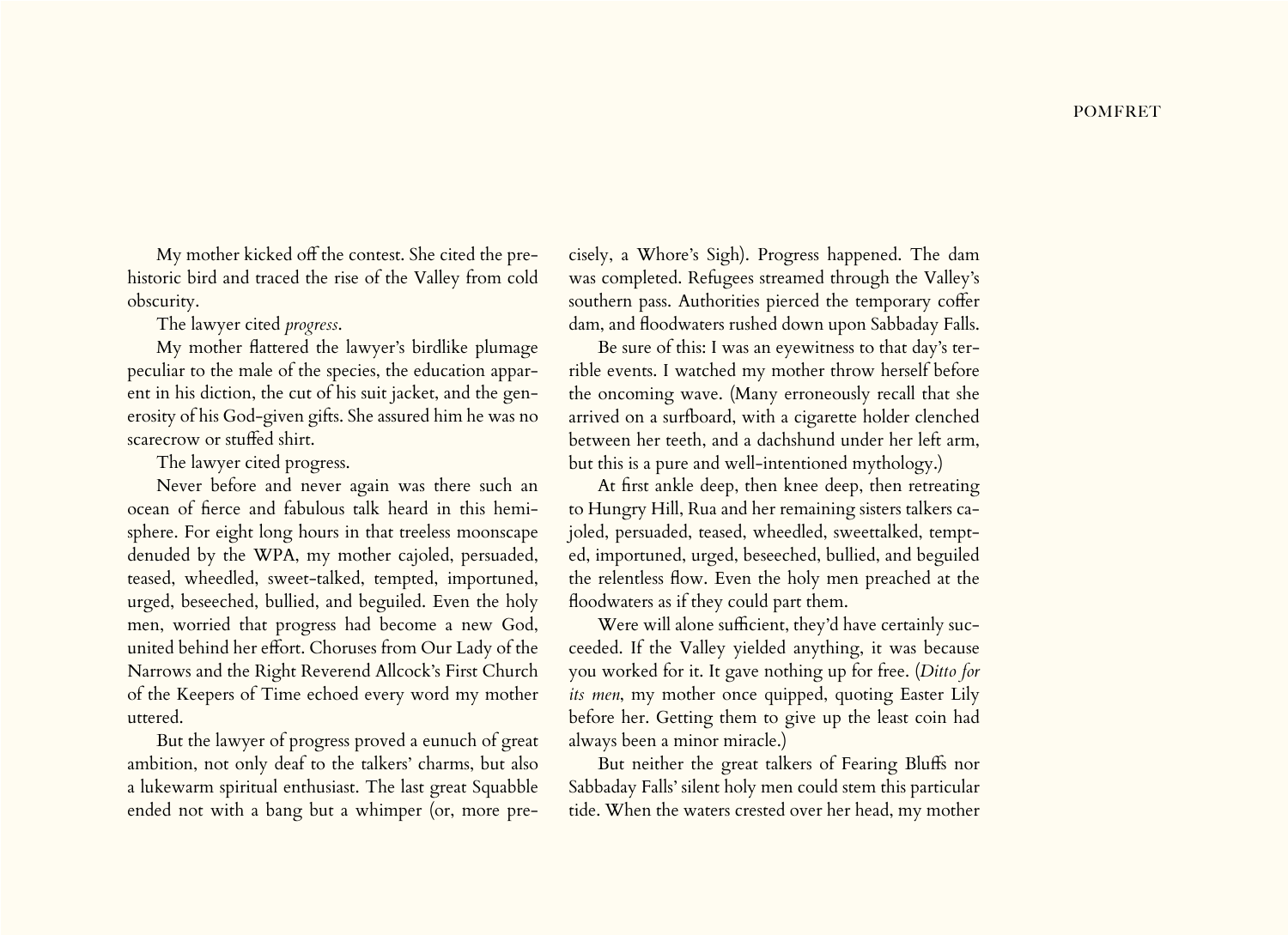shot up from the depths with such force that she entirely cleared the surface. She swam to shore, pulled herself from the muddy water, and hauled off her dress. In sopping brassiere, black garters, naughty panties and spikeheeled shoes, she wrung every drop from her dress as if to show, people later commented, that she had nothing left to give.

Others were less lucky. A few talked until their throats filled. The holy hunched in prayer as the water washed over them. Today, the speedboats and jetskis that race across the reservoir's surface from time to time encounter these unusual shoals. Vessels flip and scatter their human contents.

At night, when the watercraft dock, the unquiet water is yet stirred by the Whore's Sigh. Haunted, the holy come back to feel small. Prayer skips off the reservoir's surface like a flat stone. In winter, certain cold snaps known as *holy smokes* cause the reservoir to freeze deep.

Again, you roll your eyes. You wink at your friends and make winding motions at your ear as if I am cuckoo crazy. Completely Vade-bonkers.

I should scratch your eyes out. Put a gouge in your face and make you bleed. It's you who are deluded. You think you can capture talk on your audiotape, but talk is vagrant and spills its banks. Check your pockets – are

they not empty? I have picked them clean.

You think you have come here to relieve my loneliness and make me feel important again. You say, Old Man Vadeboncouer, your words are a treasure, your stories invaluable, future generations will praise you for your cooperation.

You talk nonsense, green eye shades. You're not sure what you wish to be told. Your own stories are largely forgotten if ever you had any to speak of; you neglect them and they wither on the vine. Vines, snakes of wire, microphones, shushing, bleeping out of foul language, it's all the same. Technicians, grammarians, beancounters, the lot of you, and not a talker among you, not a single soul capable of telling a tale. You are no more than another awakening of malcontents, womanhaters, scolds, moralists, wetblankets, sanctimonious bastards, professional politicians, and keepers of time!

Trust me on this, gentlemen: my years are longer than yours. The bird's outstretched wings are but a shadow cast, and your silence is no more than a passing affliction. Nature never loves a void. Surely it will be filled.

Ha, ha, ha. I had you going there, gentlemen. Some of you jumped back from my bedside. One nearly spilled my urine bottle. There's bite in me, no? Talk and noise? *Sturm und drang?* Ha, ha, ha. Stunned silence. I